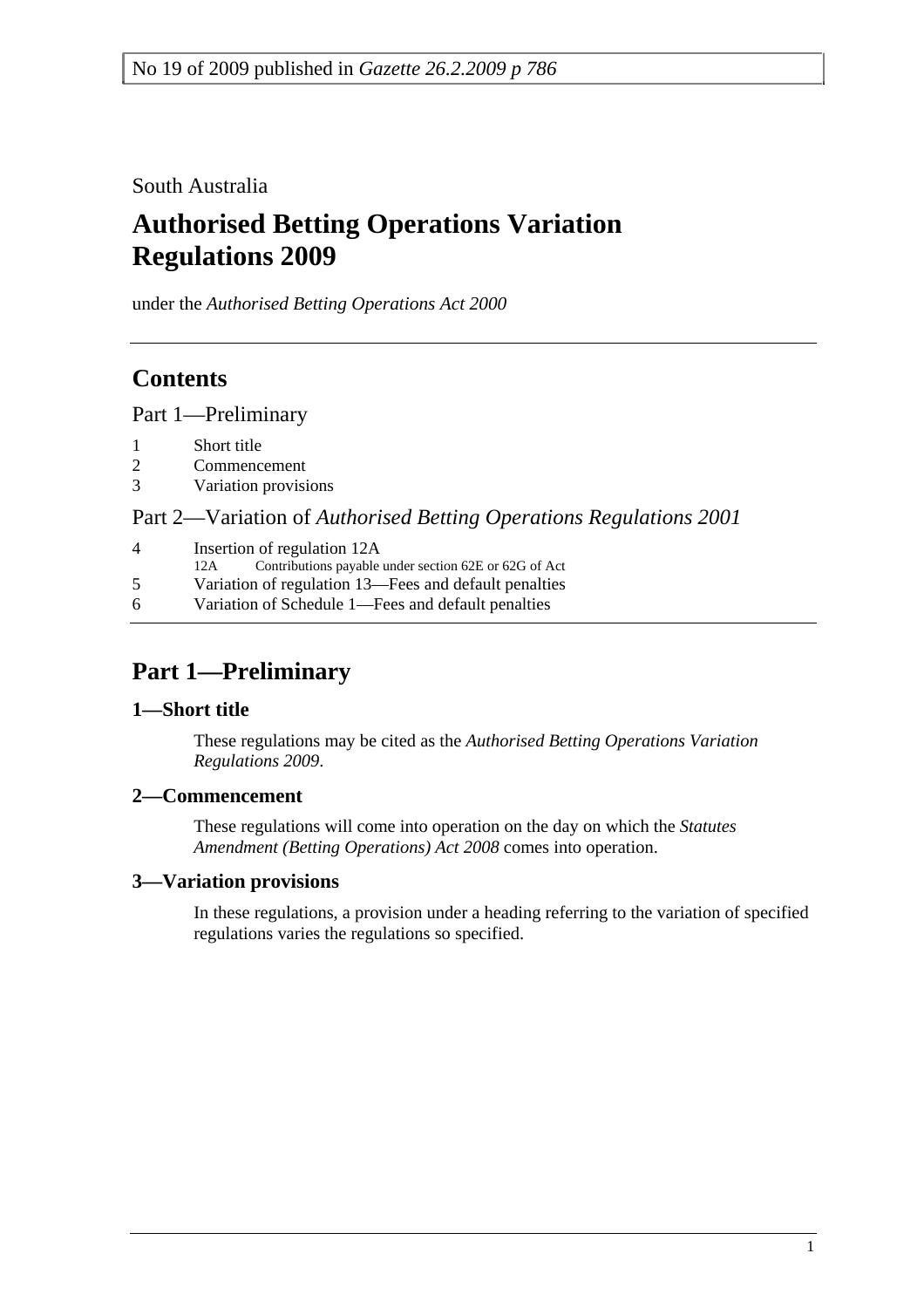# **Part 2—Variation of** *Authorised Betting Operations Regulations 2001*

### **4—Insertion of regulation 12A**

After regulation 12 insert:

### **12A—Contributions payable under section 62E or 62G of Act**

- (1) For the purposes of section 62E(12) of the Act, the amount that may be recovered as a debt due to the relevant racing controlling authority by an operator who conducts SA race betting operations when a contribution agreement is not in force is 20% of the gross proceeds of those betting operations.
- (2) For the purposes of subregulation (1) and section 62G(4) of the Act—
	- (a) subject to paragraph (b), the following amounts are to be included in the calculation of gross proceeds of betting operations:
		- (i) any amount (excluding GST) paid to the betting operator as a bet on a SA race;
		- (ii) any amount (excluding GST) paid to the betting operator in respect of a relevant lay-off bet made by the operator;
		- (iii) any amount (excluding GST) paid to the betting operator as a fee or commission relating to a bet or an offer to make a bet on a SA race on a betting exchange operated by the operator; and
	- (b) the following amounts are not to be included in the calculation of gross proceeds of betting operations:
		- (i) any amount (excluding GST) paid out by the betting operator in respect of a bet on a SA race made with the operator;
		- (ii) any amount (excluding GST) paid out by the betting operator as a relevant lay-off bet.

**Note—** 

In summary, gross proceeds are calculated as the total amount received as bets, dividends on relevant lay-off bets and commission less amounts paid out in respect of bets and relevant lay-off bets.

- (3) For the purposes of section  $62G(4)$  of the Act—
	- (a) subject to paragraph (b), any amount (excluding GST) paid to a betting operator as a bet on a SA race is to be included in the calculation of gross turnover of totalisator betting operations; and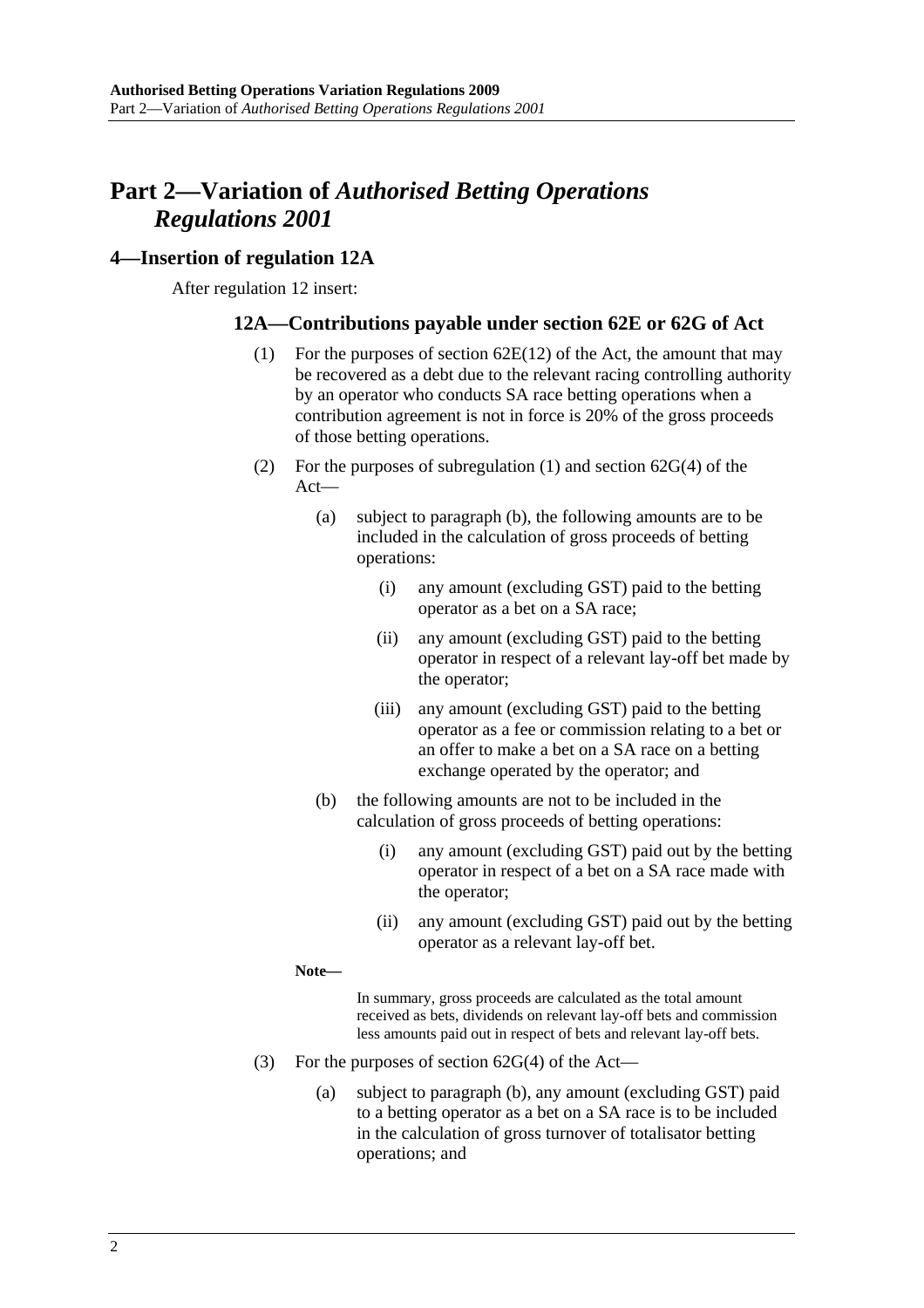(b) any amount (excluding GST) paid to a betting operator as a bet on a SA race that is refunded by the operator is not to be included in the calculation of gross turnover of totalisator betting operations.

```
Note—
```
In summary, gross turnover is calculated as the total amount received as bets less any amounts refunded in respect of those bets.

- (4) For the purposes of this regulation—
	- (a) a bet is a *lay-off bet* if—
		- (i) it is a bet made by a betting operator with a person authorised under the law of this State, another State or a Territory of Australia to conduct betting; and
		- (ii) the bet is made by the betting operator to off-set the operator's liability in respect of amounts paid to the betting operator as fixed-odds bets on SA races; and
		- (iii) the bet relates to the same contingencies as the fixed-odds bets referred to in subparagraph (ii); and
	- (b) a lay-off bet is a *relevant lay-off bet* if the amount that the betting operator stands to win on the lay-off bet and any other lay-off bets relating to the same contingencies does not exceed the amount the betting operator stands to lose on the fixed-odds bets in respect of which the operator's liability is off-set.
- (5) In this regulation—

*SA race* means a race held in this State by a racing club.

#### **5—Variation of regulation 13—Fees and default penalties**

Regulation 13(1)—after "fees" insert:

and default penalties

#### **6—Variation of Schedule 1—Fees and default penalties**

Schedule 1—after item 5 insert:

6 Penalty for default in lodging annual return or payment of annual fee by authorised interstate betting operator (section 40B) \$5 000

**Note—** 

As required by section 10AA(2) of the *Subordinate Legislation Act 1978*, the Minister has certified that, in the Minister's opinion, it is necessary or appropriate that these regulations come into operation as set out in these regulations.